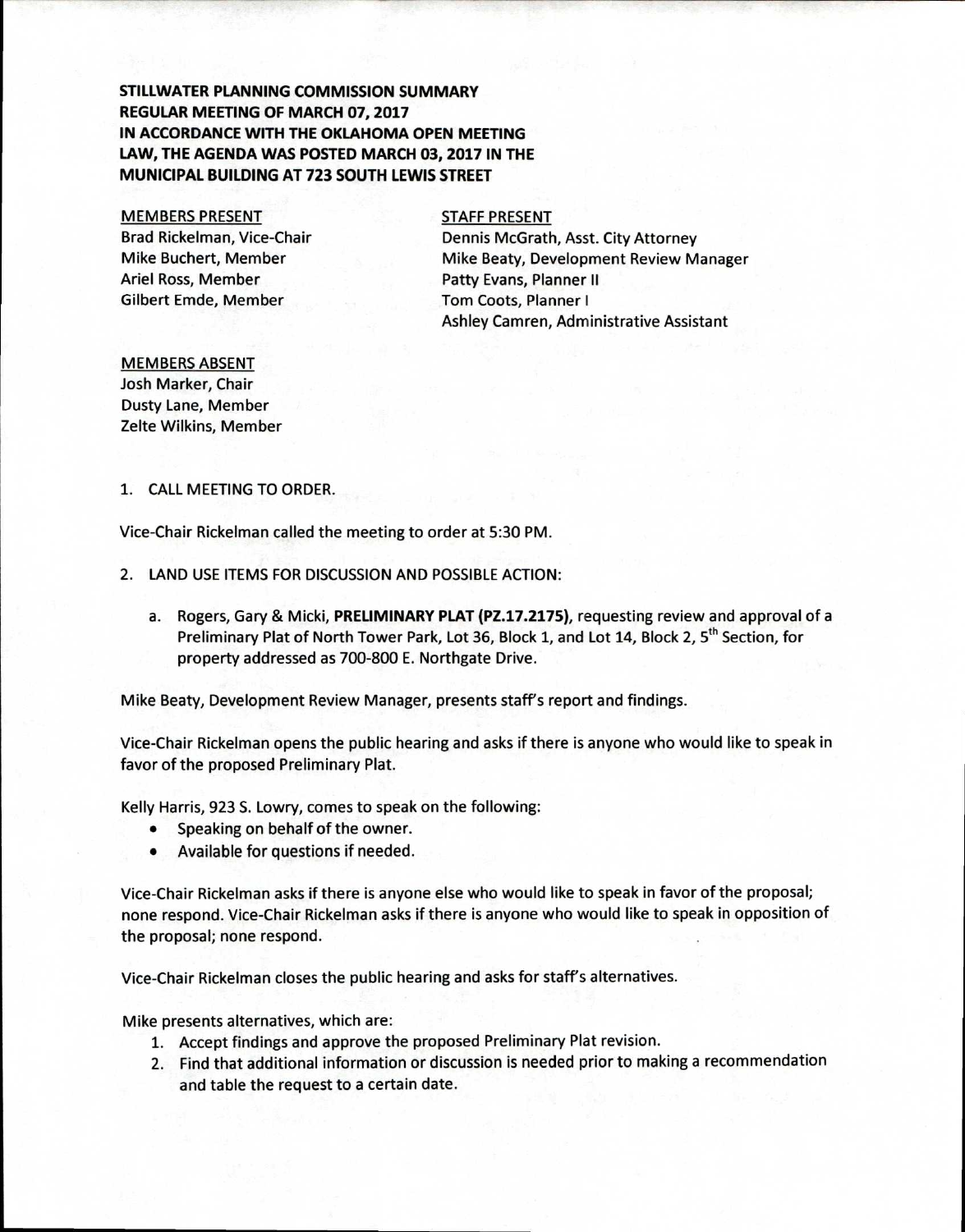**Commissioner Buchert moved, Commissioner Ross seconded to accept findings and approve the proposed Preliminary Plat revision.** 

| <b>Roll call:</b> | <b>Marler</b> | Rickelman | Lane          | <b>Buchert</b> | <b>Ross</b> | Emde | <b>Wilkins</b> |
|-------------------|---------------|-----------|---------------|----------------|-------------|------|----------------|
|                   | Absent        | Yes       | <b>Absent</b> | Yes            | Yes         | Yes  | <b>Absent</b>  |

Time: 3 minutes

b. Church of Christ, **MAP AMENDMENT (REZONING) (PZ.17.2176),** requesting review and approval of a Map Amendment at property addressed as 821 N. Duck Street to rezone from 0 (Office) and RT (Residential Two-Family) to the CG (Commercial General) district.

Mike Beaty, Development Review Manager, presents staff's report and findings.

Vice-Chair Rickelman opens the public hearing and asks if there is anyone who would like to speak in favor of the proposed Map Amendment.

Steven Gose, 113 E. 8<sup>th</sup> Ave., comes to speak on the following:

- Speaking on behalf of the applicant.
- Provides some clarification concerning the floodplain and elevations.

Vice-Chair Rickelman asks if there is anyone else who would like to speak in favor of the proposal; none respond. Vice-Chair Rickelman asks if there is anyone who would like to speak in opposition of the proposal; none respond.

Vice-Chair Rickelman closes the public hearing and asks for staff's alternatives.

Mike presents alternatives, which are:

- 1. Accept findings and recommend that the City Council approve the proposed Map Amendment as presented to rezone the entire property to the CG, Commercial General District.
- 2. Accept Findings and recommend that the City Council approve a Map Amendment to rezone the property to the portion of the property currently zoned RT, Residential One and Two-Family to the 0, Office District.
- 3. Find that the Map Amendment is not an appropriate use for the property based upon the impacts to the surrounding vicinity and do not recommend that the City Council approve the Map Amendment.
- 4. Find that additional information or discussion is needed prior to making a recommendation and table the request to a certain date.

**Commissioner Emde moved, Commissioner Buchert seconded to accept findings and approve the proposed Map Amendment as presented.** 

| Roll call: | <b>Marler</b> | <b>Rickelman</b> | Lane          | <b>Buchert</b> | <b>Ross</b> | Emde | <b>Wilkins</b> |
|------------|---------------|------------------|---------------|----------------|-------------|------|----------------|
|            | <b>Absent</b> | Yes              | <b>Absent</b> | Yes            | Yes         | Yes  | Absent         |

Time: 6 minutes

3. APPROVAL OF THE MEETING SUMMARY FOR DISCUSSION AND POSSIBLE ACTION:

a. Approval of the corrected meeting summary of February 07, 2017.